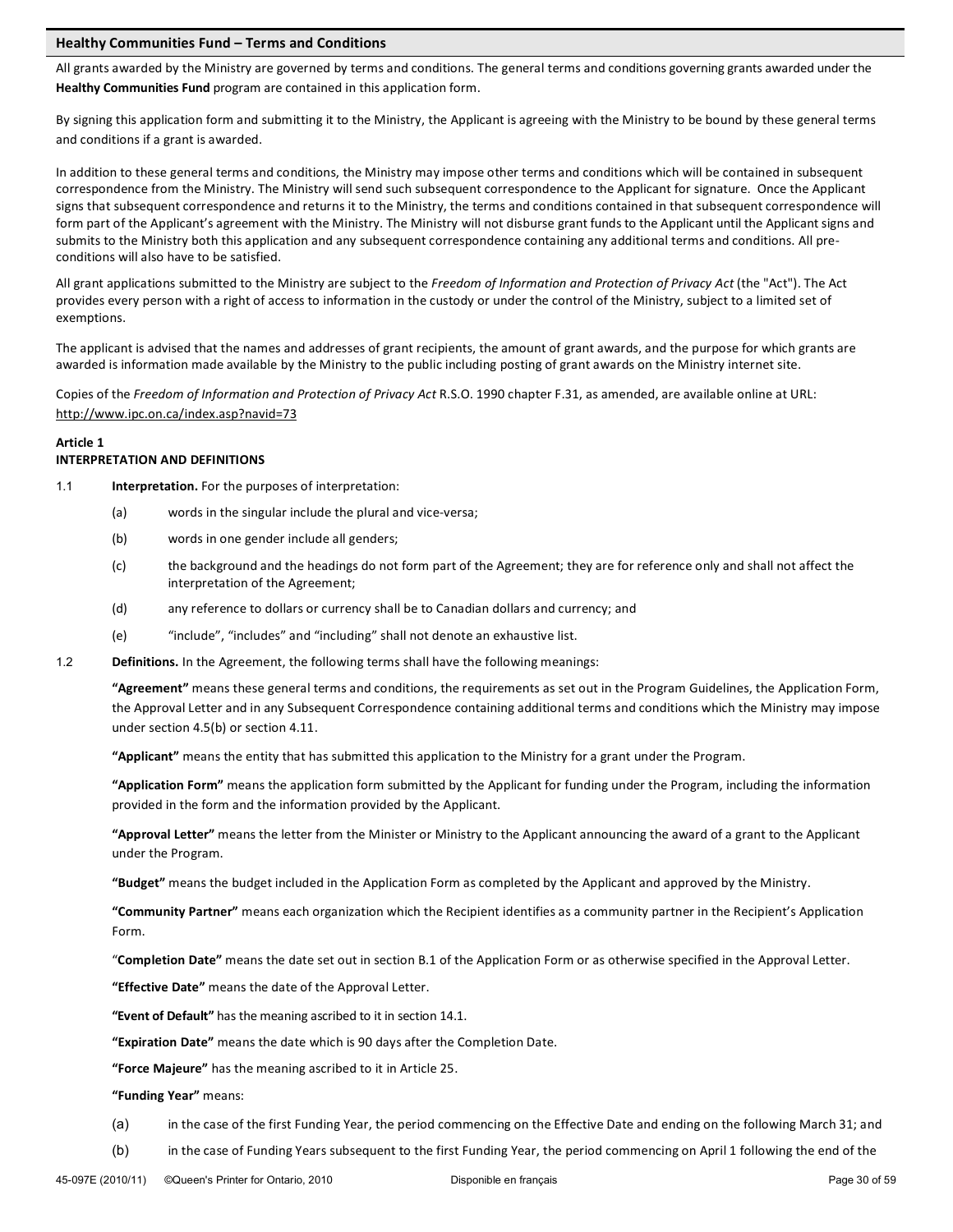previous Funding Year and ending on the following March 31.

**"Funds"** means the money the Ministry provides to the Recipient pursuant to the Agreement.

"Indemnified Parties" means her Majesty the Queen in right of Ontario, her Ministers, agents, appointees and employees.

"Maximum Funds" means the maximum dollar amount of the grant as stated in the Approval Letter.

"Minister" means the Minister of Health Promotion and Sport.

"Ministry" means Her Majesty the Queen in right of Ontario as represented by the Minister and includes any agent or other person authorised to act on behalf of the Ministry.

"Notice" means any communication given or required to be given under Agreement.

"Parties" means the Ministry and the Recipient.

"Party" means either the Ministry or the Recipient.

"Program" means the Healthy Communities Fund program.

"Project" means the project for which a grant is awarded to the Recipient under the Program.

"Recipient" means the Applicant who has been awarded a grant under the Program.

"Recipient's Share" means the portion of the Project costs to be borne by the Recipient, as more particularly set out in the Budget.

"Reports" means the reports described in section 7.1 (a) and (b).

"Subsequent Correspondence" means any correspondence from the Minister or Ministry to the Recipient, subsequent to the Approval Letter, in which the Minister or Ministry requires additional terms and conditions under s. 4.5(b) or s. 4.11.

"Terms and Conditions" means the general terms and conditions set out in this Application Form and any additional terms and conditions set out in the Approval Letter or in any Subsequent Correspondence.

"Timelines" means the Project schedule contained in the Application Form, and includes any modifications to the Project schedule that may be required in the Approval Letter or in any Subsequent Correspondence.

"Wind Down Costs" means the Recipient's reasonable costs to wind down the Project.

## **Article 2**

## **REPRESENTATIONS, WARRANTIES AND COVENANTS**

- 2.1 **General**. The Recipient represents, warrants and covenants that:
	- (a) it is, and shall continue to be for the term of the Agreement, a validly existing legal entity with full power to fulfill its obligations under the Agreement;
	- (b) it has, and shall continue to have for the term of the Agreement, the experience and expertise necessary to carry out the Project;
	- (c) any information the Recipient provided to the Ministry in support of its request for funds (including information relating to any eligibility requirements) was true and complete at the time the Recipient provided it and shall continue to be true and complete for the term of the Agreement;
	- (d) it has secured funding for at least the Recipient's Share through financial and/or in kind contributions;
	- (e) the Community Partners identified in the Application Form have agreed to participate in the planning, development, implementation, and/or evaluation of the Project within the time and in the manner described in the Application Form; and
	- (f) it shall use its best efforts to ensure that the Community Partners:
		- (i) have, and continue to have, for the term of the Agreement, the experience and expertise necessary to complete their part of the Project; and
		- (ii) complete their part of the Project within the time and in the manner described in the Application Form.

## 2.2 **Execution of Agreement.** The Recipient represents and warrants that:

- (a) it has the full power and authority to enter into the Agreement; and
- (b) it has taken all necessary actions to authorize the execution of the Agreement.
- 2.3 **Governance.** The Recipient represents, warrants and covenants that it has, and shall maintain for the period during which the Agreement is in effect, by-laws or other legally necessary instruments to:
	- (a) establish an expected code of conduct and ethical responsibilities at all levels of the Recipient's organization;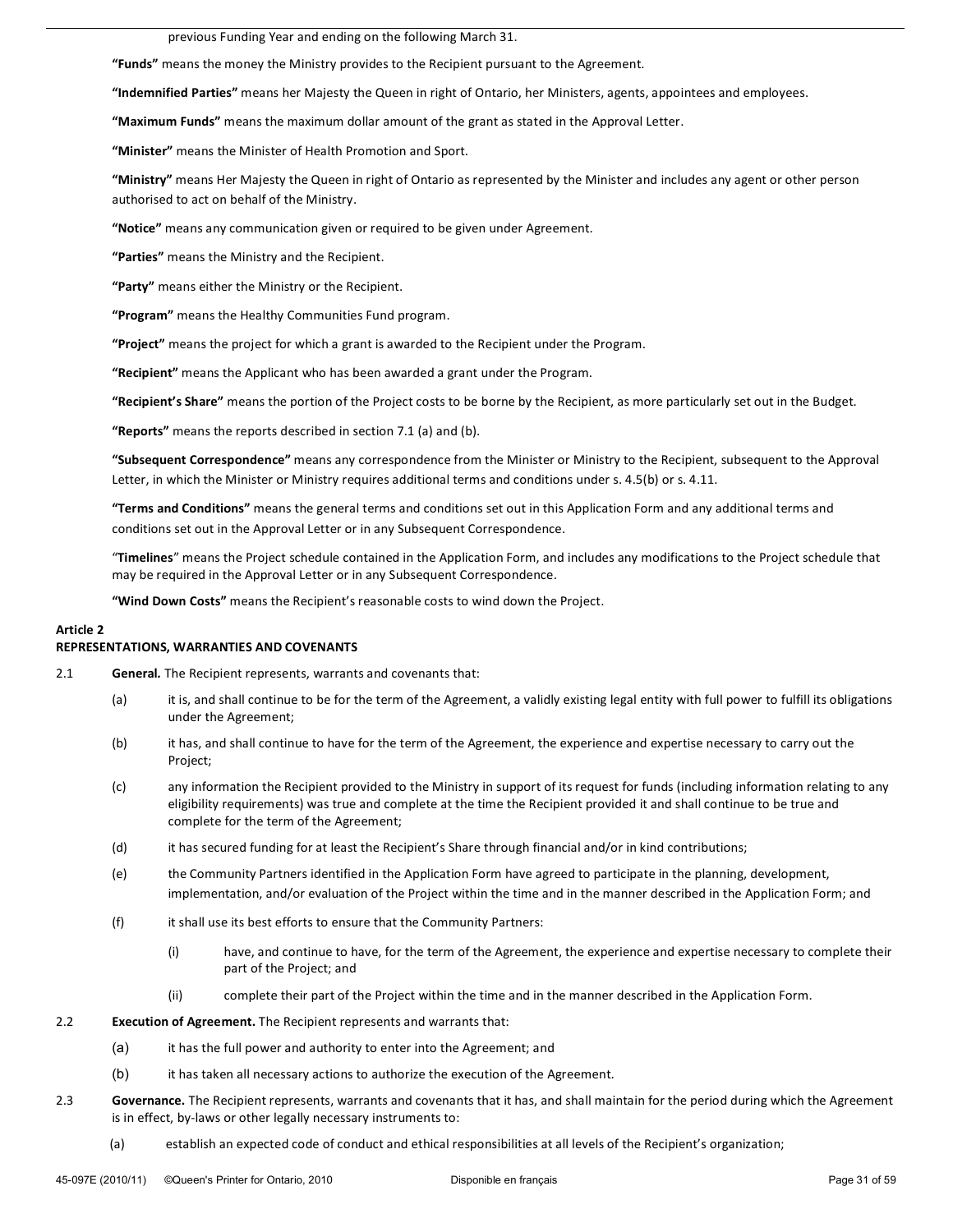#### (b) establish procedures to ensure the ongoing effective functioning of the Recipient;

- (c) establish decision-making mechanisms;
- (d) provide for the prudent and effective management of the Funds;
- (e) establish procedures to enable the successful completion of the Project;
- $(f)$  establish procedures to enable the timely identification of risks to the completion of the Project and strategies to address the identified risks;
- (g) establish procedures to enable the preparation and delivery of all Reports required pursuant to Article 7; and
- (h) deal with such other matters as the Recipient considers necessary to ensure that the Recipient carries out its obligations under the Agreement.
- 2.4 **Supporting Documentation.** Upon request, the Recipient shall provide the Ministry with proof of the matters referred to in this Article 2.

#### Article<sub>3</sub>

## **TERM OF THE AGREEMENT**

3.1 Term. The term of the Agreement shall commence on the Effective Date and shall expire on the Expiration Date unless terminated earlier pursuant to Article 12, Article 13 or Article 14.

## **Article 4**

## **FUNDS AND CARRYING OUT THE PROJECT**

- 4.1 **Funds Provided.** The Ministry shall:
	- (a) provide the Recipient up to the Maximum Funds for the purpose of carrying out the Project;
	- (b) provide the Funds to the Recipient in instalments as specified in the Approval Letter or in any Subsequent Correspondence; and
	- (c) deposit the Funds into an account designated by the Recipient provided that the account:
		- $(i)$  resides at a Canadian financial institution; and
		- (ii) is in the name of the Recipient.
- 4.2 **Limitation on Payment of Funds.** Despite section 4.1, the Ministry:
	- (a) shall not provide any Funds to the Recipient until the Recipient provides the insurance certificate or other documents provided for in section 11.2;
	- (b) use the Funds only for the purpose of carrying out the Project;
	- (c) spend the Funds only in accordance with the Budget; and
	- (d) shall not give up possession or control of any of the Funds that it receives from the Ministry until those Funds are used, spent or returned to the Ministry in accordance with the terms and conditions of the Agreement.
	- (e) is not obligated to provide instalments of Funds until it is satisfied with the progress of the Project;
	- (f) may adjust the amount of Funds it provides to the Recipient in any Funding Year based upon the Ministry's assessment of the information provided by the Recipient pursuant to section 7.1;
	- (g) may adjust the amount of the Funds it provides to the Recipient in any Funding Year if there is a change to the Budget that results in a reduced contribution by the Recipient or one or more of its Community Partners;
	- (h) may:
		- (i) reduce the amount of the Funds and, in consultation with the Recipient, change the Project; or
		- (ii) exercise any of the rights available to the Ministry under Article 14

if the Recipient contributes less than the Recipient's Share; and

(i) pursuant to the provisions of the *Financial Administration Act* (Ontario), if the Ministry does not receive the necessary appropriation from the Ontario Legislature for any payment the Ministry is obligated to make under the Agreement,

the Ministry shall not be obligated to make any payment, and:

- (i) may reduce the amount of the Funds and, in consultation with the Recipient, change the Project; or
- (ii) the Ministry may terminate the Agreement pursuant to section 13.1.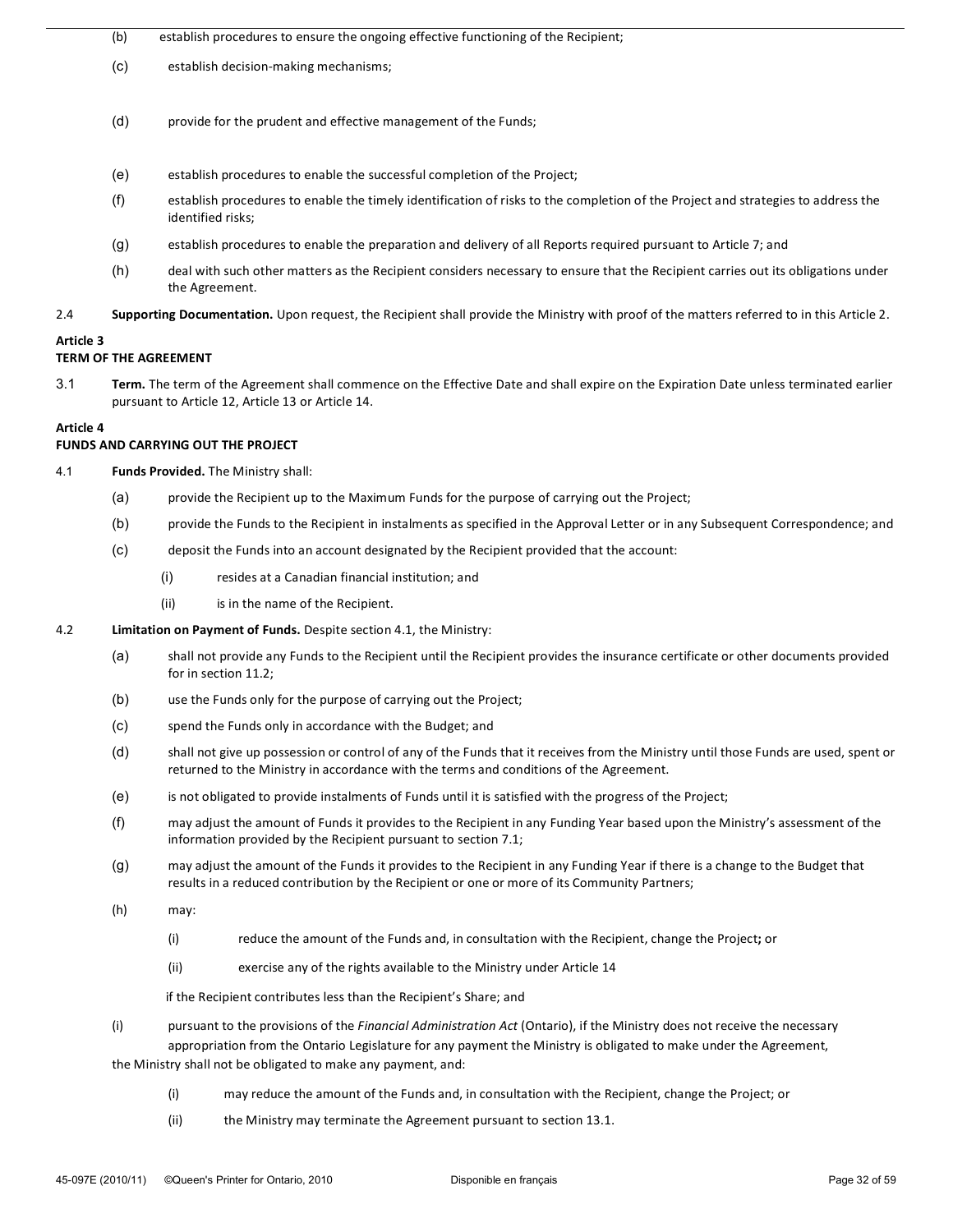## 4.3 **No Changes.** The Recipient shall:

- (a) not make any changes to the Project, the Timelines and/or the Budget without the prior written consent of the Ministry; and
- (b) abide by the terms and conditions the Ministry may require pursuant to any consent.

## 4.4 **Recipient's Financial Contribution.** The Recipient shall:

- (a) contribute at least the Recipient's Share, through financial and/or in kind contributions; and
- (b) provide the Ministry with immediate Notice if the Recipient's Share declines below the amount specified in the Budget.

## 4.5 **Use of Funding and Project.** The Recipient shall:

- (a) ensure that the Project is carried out:
	- (i) in accordance with the terms and conditions of the Agreement; and
	- (ii) in compliance with all federal and provincial laws and regulations, all municipal by-laws, and any other orders, rules and by-laws related to any aspect of the Project;
- 4.6 **Community Partners.** The Recipient shall:
	- (a) use its best efforts to ensure that each Community Partner completes its part of the Project within the time and in the manner described in the Application;
	- (b) require each Community Partner to comply with all of the terms and conditions of the Agreement that directly or indirectly involve the Community Partner;
	- (c) ensure that any agreement between the Recipient and a Community Partner contains terms and conditions similar to, and not less favourable to the Ministry than the terms and conditions of this Agreement;
	- (d) be responsible to the Ministry for all acts and actions of the Community Partners, which shall be treated as acts and actions of the Recipient for the purposes of this Agreement; and
	- (e) provide the Ministry with immediate Notice if a Community Partner withdraws from the Project or is otherwise unable to complete its part of the Project within the time and in the manner described in the Application.
- 4.7 **Interest Bearing Account.** If the Ministry provides Funds to the Recipient prior to the Recipient's immediate need for the Funds, the Recipient shall place the Funds in an interest bearing account in the name of the Recipient at a Canadian financial institution.
- 4.8 **Interest.** If the Recipient earns any interest on the Funds:
	- (a) the Ministry may deduct an amount equal to the interest from any further instalments of Funds; or
	- (b) the Recipient shall pay an amount equal to the interest to the Ministry as directed by the Ministry.
- 4.9 Maximum Funds. The Recipient acknowledges that the Funds available from the Ministry, pursuant to the Agreement, shall not exceed the Maximum Funds.
- 4.10 Taxes. The Recipient shall not use the Funds for any taxes for which it has received or will receive a rebate, tax credit, input tax credit or refund.
- 4.11 **Additional Terms and Conditions.** The Ministry may impose such additional terms and conditions on the use of the Funds as it considers appropriate for the proper expenditure and management of the Funds and the carrying out and completion of the Project, and the Recipient shall abide by such additional terms and conditions.

## Article<sub>5</sub>

## **ACQUISITION OF GOODS AND SERVICES**

- 5.1 **Acquisition by Recipient.** If the Recipient acquires supplies, equipment or services with the Funds, it shall do so through a process that promotes the best value for money.
- 5.2 **Written Quotes.** If the Recipient proposes to purchase any goods or services having a value of \$5,000 or more, the Recipient shall obtain at least three written quotes, as follows, before acquiring such goods or services:
	- (a) for purchases between \$5,000 and \$10,000, written quotes contained in e-mails will suffice; and
	- (b) for purchases over \$10,000, the Recipient must proceed by way of a request for proposal, unless the Ministry agrees otherwise in writing.
- 5.3 **Disposal by Recipient.** The Recipient shall not, without the Ministry's prior written consent, sell, lease or otherwise dispose of any asset purchased with the Funds or for which Funds were provided, the cost of which exceeded \$5,000 at the time of purchase.
- 5.4 **Acquisition or Disposal by Community Partners.** This Article applies, with necessary modifications, to any supplies, equipment or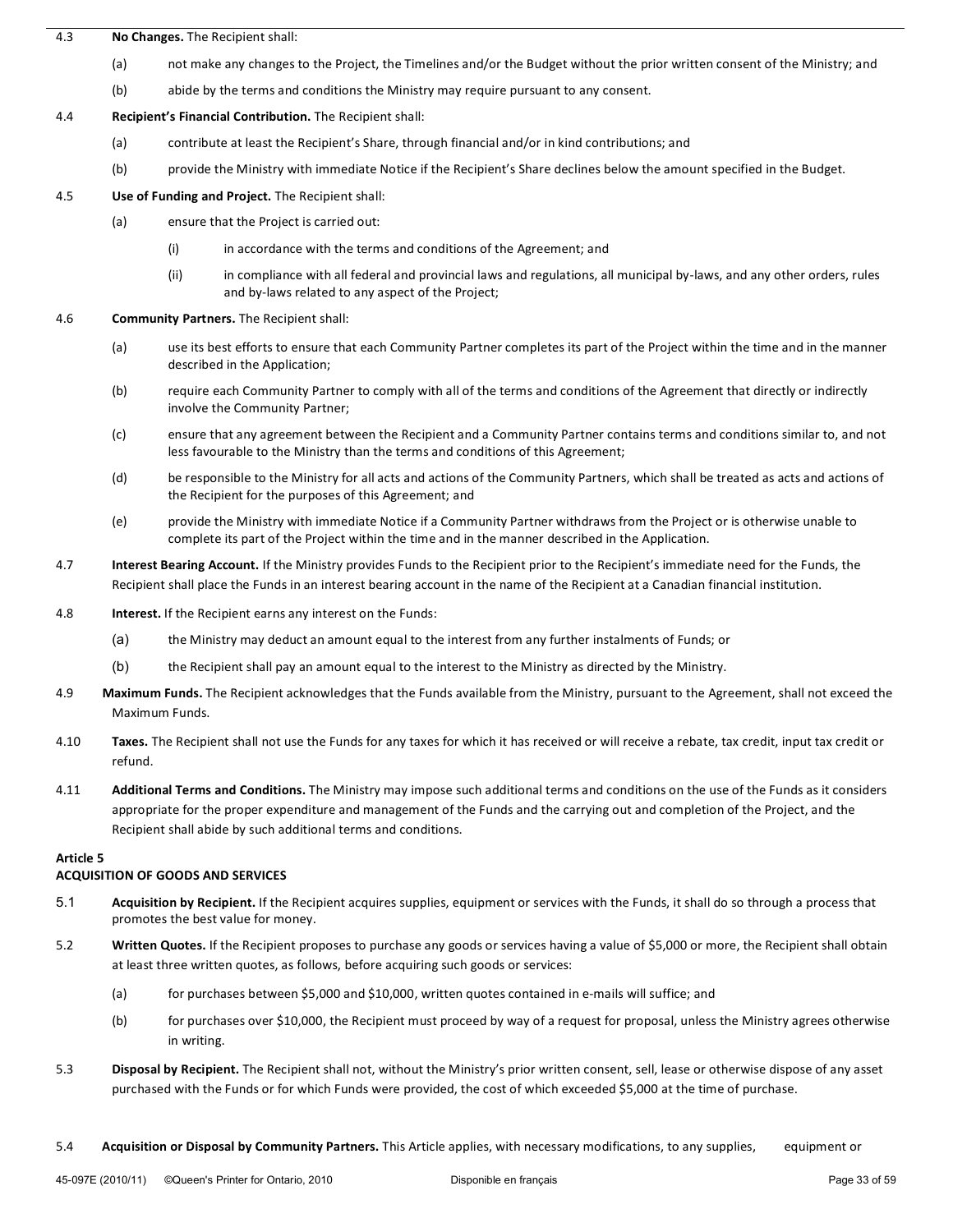services that a Community Partner may acquire with the Funds, and to the disposal, by a Community Partner, of any assets purchased with the Funds, the cost of which exceeded \$5,000 at the time of purchase. The Recipient is responsible for ensuring that its Community Partners comply with the requirements of this Article.

## Article 6

## **CONFLICT OF INTEREST**

- 6.1 **No Conflict of Interest.** The Recipient and its Community Partners shall carry out the Project and use the Funds without an actual, potential or perceived conflict of interest.
- 6.2 **Conflict of Interest Includes.** For the purposes of this Article, a conflict of interest includes any circumstances where:
	- (a) the Recipient or a Community Partner; or
	- (b) any person who has the capacity to influence the Recipient's decisions or a Community Partner's decisions,

has outside commitments, relationships or financial interests that could, or could be seen to, interfere with the Recipient's or Community Partner's objective, unbiased and impartial judgment relating to the Project and the use of the Funds.

## 6.3 **Disclosure to Ministry.** The Recipient shall:

- (a) disclose to the Ministry, without delay, any situation that a reasonable person would interpret as either an actual, potential or perceived conflict of interest; and
- (b) comply with any terms and conditions that the Ministry may reasonably prescribe as a result of the disclosure.

## **Article 7**

## **REPORTING, ACCOUNTING AND REVIEW**

## 7.1 **Preparation and Submission.** The Recipient shall:

- (a) submit to the Ministry at the address provided in section 18.1, the interim report, post-project report and any other reports or certificates requested by the Ministry, in accordance with the timelines and content requirements set out in the Approval Letter or in Subsequent Correspondence, or in a form as specified by the Ministry from time to time;
- (b) submit to the Ministry at the address provided in section 18.1, any other reports requested by the Ministry in accordance with the timelines and content requirements specified by the Ministry;
- (c) ensure that all Reports and other reports are completed to the satisfaction of the Ministry; and
- (d) ensure that all Reports and other reports are signed on behalf of the Recipient by an authorized signing officer.
- 7.2 **Record Maintenance.** The Recipient shall keep and maintain:
	- (a) all financial records (including receipts) relating to the Funds or otherwise to the Project in a manner consistent with generally accepted accounting principles; and
	- (b) all non-financial documents and records relating to the Funds or otherwise to the Project.
- 7.3 **Inspection.** The Ministry, its authorized representatives or an independent auditor identified by the Ministry may, at its own expense, upon twenty-four hours' Notice to the Recipient and during normal business hours, enter upon the Recipient's premises to review the progress of the Project and the Recipient's expenditure of the Funds and, for these purposes, the Ministry, its authorized representatives or an independent auditor identified by the Ministry may:
	- (a) inspect and copy the records and documents referred to in section 7.2; and
	- (b) conduct an audit or investigation of the Recipient in respect of the expenditure of the Funds and/or Project.
- 7.4 **Disclosure.** To assist in respect of the rights set out in section 7.3, the Recipient shall disclose any information reasonably requested by the Ministry, its authorized representatives or an independent auditor identified by the Ministry, and shall do so in a form reasonably requested by the Ministry, its authorized representatives or an independent auditor identified by the Ministry, as the case may be.
- 7.5 **No control of Records.** No provision of the Agreement shall be construed so as to give the Ministry any control whatsoever over the Recipient's records or a Community Partner's records.
- 7.6 **Annual Program Evaluation.** If requested in writing by the Ministry, the Recipient shall participate in provincially conducted annual and/or multi-year Program evaluations.
- 7.7 **Auditor General.** For greater certainty, the Ministry's rights under this Article are in addition to any rights provided to the Auditor General pursuant to section 9(1) of the *Auditor General Act* (Ontario).

Community Partners. This Article applies, with necessary modifications, to Community Partners and all Project-related records held by Community Partners. The Recipient shall ensure that:

- (a) Community Partners' records are maintained in accordance with section 7.2;
- (b) the Ministry is allowed to exercise its right of inspection in relation to Community Partners under section 7.3;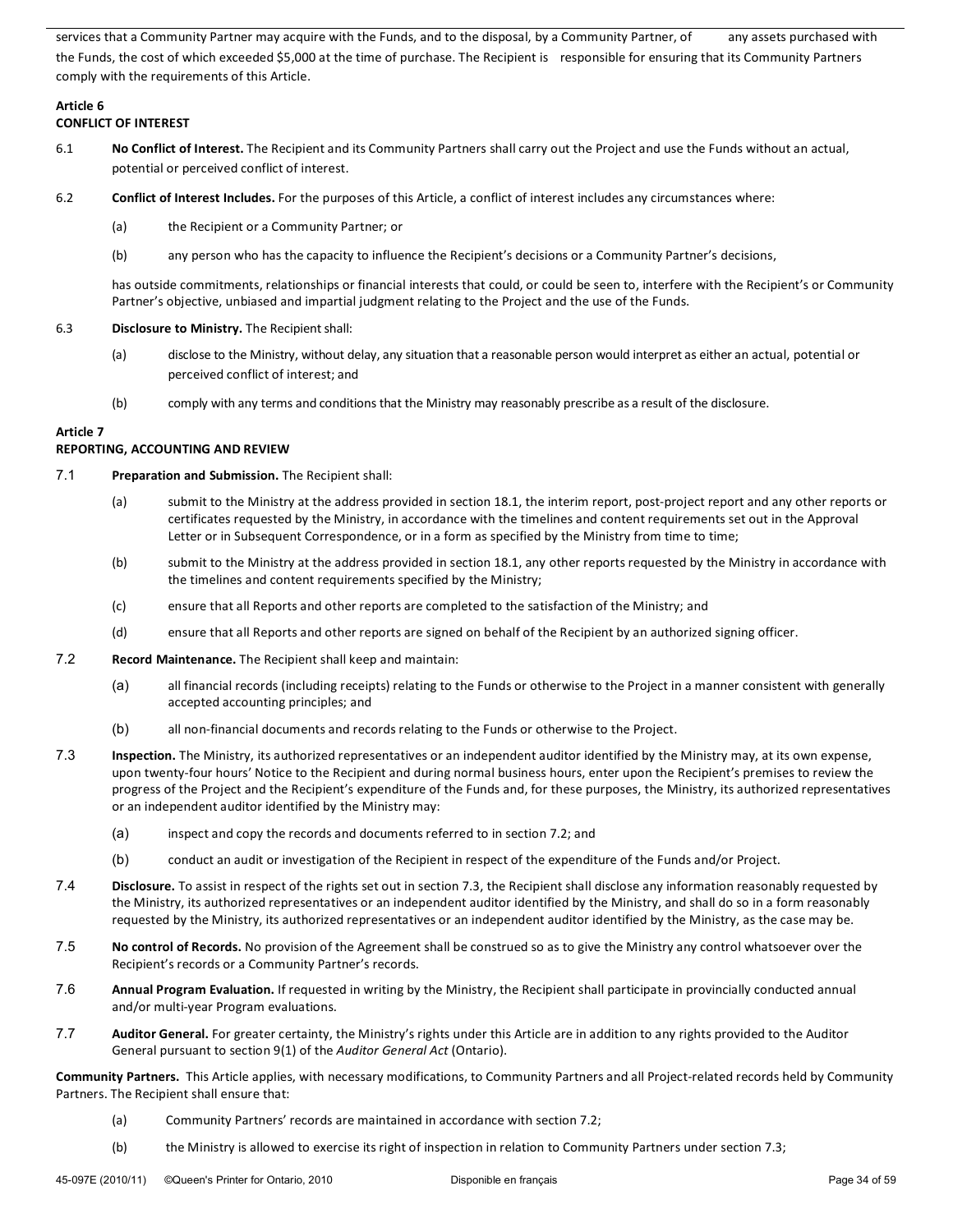- (c) Community Partners' records are disclosed to the Ministry, its authorized representatives or an independent auditor identified by the Ministry, when reasonably requested by the Ministry under section 7.4; and
- (d) Community Partners participate in provincially conducted annual and/or multi-year Program evaluations, if requested in writing by the Ministry under section 7.6.

The Recipient is responsible for securing any consents or authorizations that may be required in order to implement this provision and for ensuring that its Community Partners comply with the requirements of this Article.

#### Article 8 **CREDIT**

- 8.1 **Acknowledge Support.** Unless otherwise directed by the Ministry, the Recipient shall ensure that all written publications of any kind, relating to the Project include:
	- (b) the Province of Ontario logo (being a fixed combination of a stylized trillium and unique typesetting of the word Ontario); or
	- (c) the acknowledgement: "The support of the Government of Ontario is acknowledged" and such other program logos as specified in writing by the Ministry.
- 8.2 **Oral Communications.** The Recipient shall ensure that all oral communications relating to the Project acknowledge the support of the Government of Ontario in a form approved by the Ministry.
- 8.3 **Publication.** If the Recipient publishes any material of any kind relating to the Project, the Recipient shall prominently indicate in the material that the views expressed in the material are the views of the Recipient and do not necessarily reflect those of the Ministry.
- 8.4 **French Language.** Acknowledgements and other material published in relation to the Project must be produced in French if the Program Guidelines require that such materials be made available in French.

8.5 **Community Partners.** This Article applies, with necessary revisions, to all Project-related publications issued by Community Partners. The Recipient is responsible for ensuring that its Community Partners comply with the requirements of this Article.

## **Article(9**

## **FREEDOM OF INFORMATION AND PROTECTION OF PRIVACY**

9.1 **FIPPA.** The Recipient acknowledges that the Ministry is bound by the *Freedom of Information and Protection of Privacy Act* (Ontario) and that any information provided to the Ministry in connection with the Project or otherwise in connection with the Agreement is subject to disclosure in accordance with that Act.

## **Article 10**

## **INDEMNITY**

10.1 **Indemnification.** The Recipient hereby agrees to indemnify and hold harmless the Indemnified Parties from and against any and all liability, loss, costs, damages and expenses (including legal, expert and consultant fees), causes of action, actions, claims, demands, lawsuits or other proceedings, by whomever made, sustained, incurred, brought or prosecuted, in any way arising out of or in connection with the Project or otherwise in connection with the Agreement, unless solely caused by the negligence or wilful misconduct of the Ministry.

## **Article 11 INSURANCE**

- 11.1 **Recipient's Insurance.** The Recipient represents and warrants that it has, and shall maintain for the term of the Agreement, at its own cost and expense, with insurers having a secure A.M. Best rating of B+ or greater, or the equivalent, all the necessary and appropriate insurance that a prudent person carrying out a project similar to the Project would maintain, including commercial general liability insurance on an occurrence basis for third party bodily injury, personal injury and property damage, to an inclusive limit of not less than two million dollars (\$2,000,000) per occurrence. The policy shall include the following:
	- (a) the Indemnified Parties as additional insureds with respect to liability arising in the course of performance of the Recipient's obligations under, or otherwise in connection with, the Agreement;
	- (b) a cross-liability clause;
	- (c) contractual liability coverage; and
	- (d) a 30 day written notice of cancellation, termination or material change.
- 11.2 **Proof of Insurance.** The Recipient shall provide the Ministry with certificates of insurance, or other proof as may be requested by the Ministry, that confirms the insurance coverage as provided for in section 11.1. Upon the request of the Ministry, the Recipient shall make available to the Ministry a copy of each insurance policy.
- 11.3 **Insurance for Community Partners.** The Recipient shall use its reasonable efforts to obtain written confirmation from every Community Partner that the Community Partner has and shall maintain for the term of the Agreement commercial general liability insurance equal to the commercial general liability insurance the Recipient is obligated to maintain pursuant to section 11.1 of this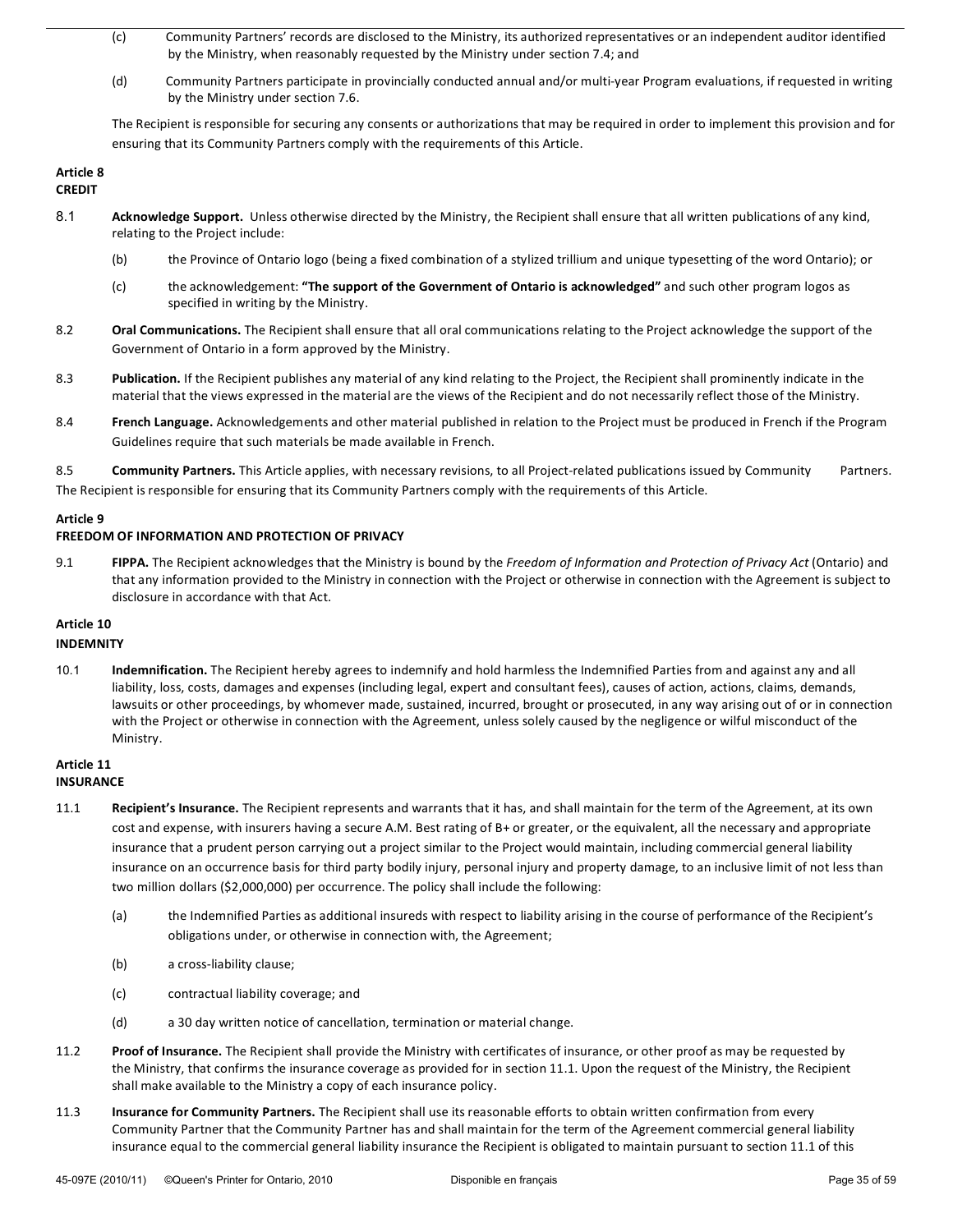#### Agreement.

#### 11.4 **With respect to section 11.3.** With respect to its obligations under section 11.3 the Recipient:

- (a) shall promptly report to the Ministry the results of its efforts;
- (b) assumes no obligation to obtain independent verification of the facts supplied by any Community Partner; and
- (c) assumes no liability in connection with the facts supplied by any Community Partner.

## **Article 12**

## **TERMINATION ON NOTICE**

- 12.1 **Termination on Notice.** The Ministry may terminate the Agreement at any time upon giving at least 30 days Notice to the Recipient.
- 12.2 **Consequences of Termination.** If the Ministry terminates the Agreement pursuant to section 12.1, the Ministry may:
	- (a) cancel all further instalments of Funds;
	- (b) demand the repayment of any Funds remaining in the possession or under the control of the Recipient or in the possession or under the control of a Community Partner; and/or
	- (c) determine the Wind Down Costs, and:
		- (i) permit the Recipient to offset the Wind Down Costs against the amount the Recipient owes pursuant to section  $12.2(b)$ ; and/or
		- (ii) subject to section 4.9, provide Funds to the Recipient to cover the Wind Down Costs.

#### Article 13

## **TERMINATION WHERE NO APPROPRIATION**

- 13.1 **Termination Where No Appropriation.** If, as provided for in section 4.2(f), the Ministry does not receive the necessary appropriation from the Ontario Legislature for any payment the Ministry is obligated to make under the Agreement, the Ministry may terminate the Agreement immediately by giving Notice to the Recipient.
- 13.2 Consequences of Termination. If the Ministry terminates the Agreement pursuant to section 13.1, the Ministry may:
	- (a) **cancel all further instalments of Funds;**
	- (b) **demand the repayment of any Funds remaining in the possession or under the control of the Recipient or in the possession** or under the control of a Community Partner; and/or
	- (c) **determine the Wind Down Costs and permit the Recipient to offset such Wind Down Costs against the amount owing** pursuant to section 13.2(b).
- 13.3 No Additional Funds. For purposes of clarity, if the Wind Down Costs exceed the Funds remaining in the possession or under the control of the Recipient, the Ministry shall not be required to provide additional Funds to the Recipient.

## **Article 14**

## **EVENT OF DEFAULT, CORRECTIVE ACTION AND TERMINATION FOR DEFAULT**

- 14.1 **Events of Default.** Each of the following events shall constitute an "**Event of Default**":
	- (a) in the opinion of the Ministry, the Recipient has knowingly provided false or misleading information regarding its request for funds or in any other communication with the Ministry;
	- (b) in the opinion of the Ministry, the Recipient breaches any material requirement of the Agreement, including failing to do any of the following in accordance with the terms and conditions of the Agreement:
		- (i) contribute the Recipient's Share:
		- (ii) carry out the Project;
		- (iii) use or spend Funds;
		- (iv) provide Reports or such other reports as may have been requested pursuant to section 7.1(b); and/or
		- (v) ensure that each Community Partner completes its part of the Project in accordance with the Agreement and complies with all of the terms and conditions of the Agreement that apply to the Community Partner;
	- (c) the nature of the Recipient's operations, or its corporate status, changes so that it no longer meets one or more of the applicable eligibility requirements of the program under which the Ministry provides the Funds;
	- (d) the Recipient makes an assignment, proposal, compromise, or arrangement for the benefit of creditors, or is petitioned into bankruptcy, or files for the appointment of a receiver;
	- (e) the Recipient ceases to operate; and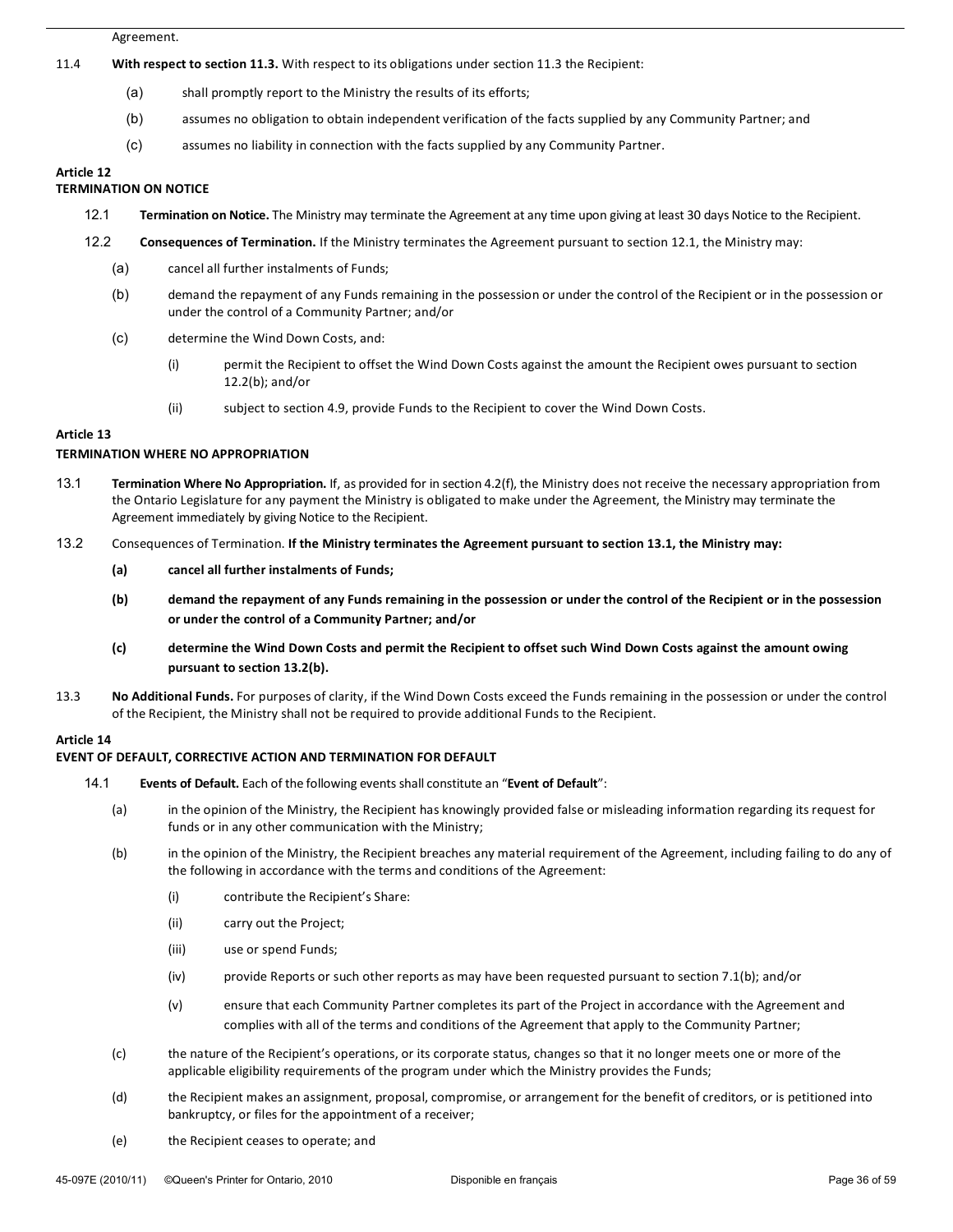- (f) an event of Force Majeure that continues for a period of 60 days or more.
- 14.2 **Corrective Action.** If an Event of Default occurs, the Ministry may, at any time, take one or more of the following actions:
	- (a) initiate any action the Ministry considers necessary in order to facilitate the successful continuation or completion of the Project;
	- (b) suspend the payment of Funds for such period as the Ministry determines appropriate;
	- (c) reduce the amount of the Funds;
	- (d) cancel all further installments of Funds;
	- (e) demand the repayment of any Funds remaining in the possession or under the control of the Recipient or in the possession or under the control of a Community Partner;
	- (f) demand the repayment of an amount equal to any Funds the Recipient used for purposes not agreed upon by the Ministry;
	- (g) demand the repayment of an amount equal to any Funds the Ministry provided to the Recipient; and/or
	- (h) terminate the Agreement immediately upon giving Notice to the Recipient.
- 14.3 **Opportunity to Remedy.** In addition to its rights provided for in section 14.2, the Ministry may provide the Recipient an opportunity to remedy the Event of Default by providing Notice to the Recipient:
	- (a) of the particulars of the Event of Default; and
	- (e) of the period of time within which the Recipient is required to remedy the Event of Default.
- 14.4 **Recipient not Remedying.** If the Ministry has provided the Recipient with an opportunity to remedy the Event of Default pursuant to section 14.3 and:
	- (a) the Recipient does not remedy the Event of Default within the time period specified in the Notice;
	- (b) it becomes apparent to the Ministry that the Recipient cannot completely remedy the Event of Default within the time period specified in the Notice or such further period of time as the Ministry considers reasonable; or
	- (c) the Recipient is not proceeding to remedy the Event of Default in a way that is satisfactory to the Ministry,

the Ministry may initiate any one or more of the actions provided for in sections 14.2 (c), (d), (e), (f), (g), and (h).

14.5 **Effective Date.** The effective date of any termination under this Article shall be the last day of the Notice period, the last day of any subsequent Notice period or immediately, whichever applies.

## Article 15

## **FUNDS AT THE END OF A FUNDING YEAR**

- 15.1 **Funds at the End of a Funding Year.** Without limiting any rights of the Ministry under Article 14, if the Recipient has not spent all of the Funds allocated for the Funding Year as provided for in the Budget, the Ministry may:
	- (a) demand the return of the unspent Funds; or
	- (b) adjust the amount of any further instalments of Funds accordingly.
- Article 16

## **FUNDS UPON EXPIRY**

16.1 **Funds Upon Expiry.** Without limiting any rights of the Ministry under Article 14, the Recipient shall, upon expiry of the Agreement, return to the Ministry any Funds remaining in its possession or under its control, or in the possession or under the control of a Community Partner.

# Article 17

## **REPAYMENT(**

- 17.1 **Debt Due.** If the Recipient owes any monies, including any Funds, to the Ministry, whether or not their return or repayment has been demanded by the Ministry, such monies shall be deemed to be a debt due and owing to the Province of Ontario (the "Province") by the Recipient and the Recipient shall pay or return the amount to the Province immediately, unless the Ministry directs otherwise.
- 17.2 **Interest Rate.** The Province may charge the Recipient interest on any monies owing by the Recipient at the then current interest rate charged by the Province on accounts receivable.
- 17.3 Payment of Monies to Province. The Recipient shall pay any monies owing to the Ontario by cheque payable to the "Ontario Minister of Finance" and mailed to the Ministry at the address provided in section 18.1.

## Article 18

## **NOTICE**

18.1 **Notice in Writing and Addressed.** Notice shall be in writing and shall be delivered by postage-prepaid mail, personal delivery or facsimile, and shall be addressed to the Ministry and the Recipient respectively as set out below:

## **To the Ministry:** c/o Healthy Communities Fund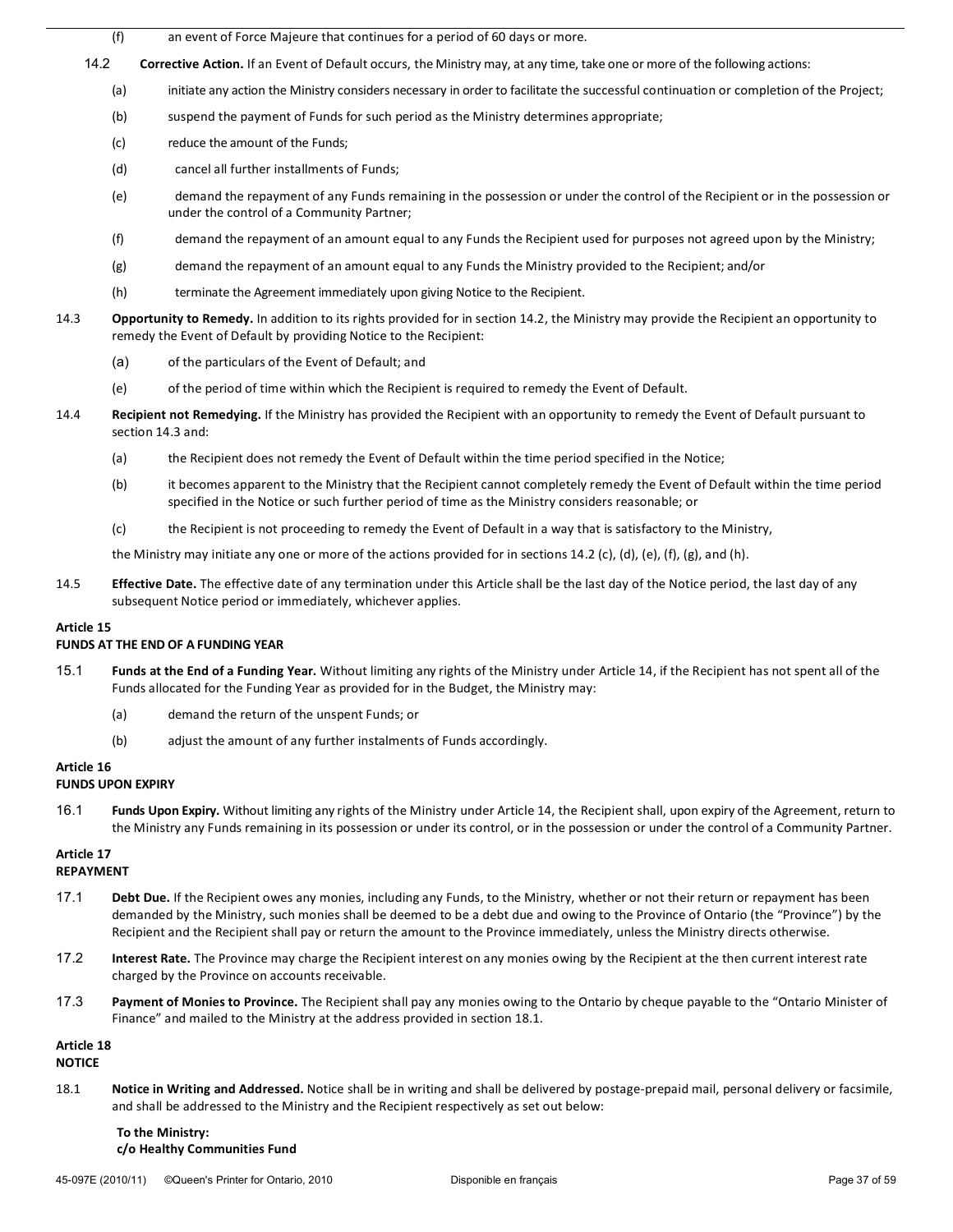## **Ministry of Health Promotion and Sport** 777 Bay Street, 18<sup>th</sup> Floor Toronto, ON M7A 1S5

or to such other address as the Ministry subsequently designates in writing

#### **To the Recipient:**

At the Recipient's mailing address and facsimile number, as stated in the Application Form, or to such other address as the Recipient subsequently designates in writing.

- 18.2 **Notice Given.** Notice shall be deemed to have been received:
	- (a) in the case of postage-prepaid mail, seven days after such Notice is mailed; or
	- (b) in the case of personal delivery or facsimile, on the day such Notice is received by the other Party.
- 18.3 **Postal Disruption.** Despite section 18.2(a), in the event of a postal disruption:
	- (a) Notice by postage-prepaid mail shall not be deemed to be received; and
	- (b) the Party giving Notice shall provide Notice by personal delivery or by facsimile

#### **Article 19**

#### **SEVERABILITY OF PROVISIONS**

19.1 **Invalidity or Unenforceability of Any Provision.** The invalidity or unenforceability of any provision of the Agreement shall not affect the validity or enforceability of any other provision of the Agreement. Any invalid or unenforceable provision shall be deemed to be severed.

## Article 20

## **WAIVER**

20.1 Waivers in Writing. If a Party fails to comply with any term of the Agreement, that Party may only rely on a waiver of the other Party if the other Party has provided a written waiver in accordance with the Notice provisions in Article 18. Any waiver must refer to a specific failure to comply and shall not have the effect of waiving any subsequent failures to comply.

#### Article 21

#### **INDEPENDENT(PARTIES**

21.1 Parties Independent. The Recipient acknowledges that it and the Community Partners are not agents, joint venturers, partners or employees of the Ministry and the Recipient and Community Partners shall not take any actions that could establish or imply such a relationship.

## Article 22

#### **ASSIGNMENT OF AGREEMENT OR FUNDS**

- 22.1 No Assignment. The Recipient shall not assign any part of the Agreement or the Funds without the prior written consent of the Ministry.
- 22.2 **Enurement.** The Agreement shall enure to the benefit of and be binding upon the Parties and their respective heirs, executors, administrators, successors and permitted assigns.

## **Article(23**

## **GOVERNING LAW**

23.1 Governing Law. The Agreement and the rights, obligations and relations of the Parties shall be governed by and construed in accordance with the laws of the Province of Ontario and the applicable federal laws of Canada. Any actions or proceedings arising in connection with the Agreement shall be conducted in Ontario.

## **Article 24**

## **FURTHER ASSURANCES**

24.1 **Agreement into Effect.** The Parties shall do or cause to be done all acts or things necessary to implement and carry into effect the terms and conditions of the Agreement to its full extent.

## Article 25

## **CIRCUMSTANCES BEYOND THE CONTROL OF EITHER PARTY**

- 25.1 **Force Majeure Means.** For the purposes of the Agreement, "Force Majeure" means an event that:
	- (a) is beyond the reasonable control of a Party; and
	- (b) makes a Party's performance of its obligations under the Agreement impossible, or so impracticable as reasonably to be considered impossible in the circumstances.

## 25.2 **Force Majeure Includes.** Force Majeure includes:

- (a) infectious diseases, war, riots and civil disorder;
- (b) storm, flood, earthquake and other severely adverse weather conditions;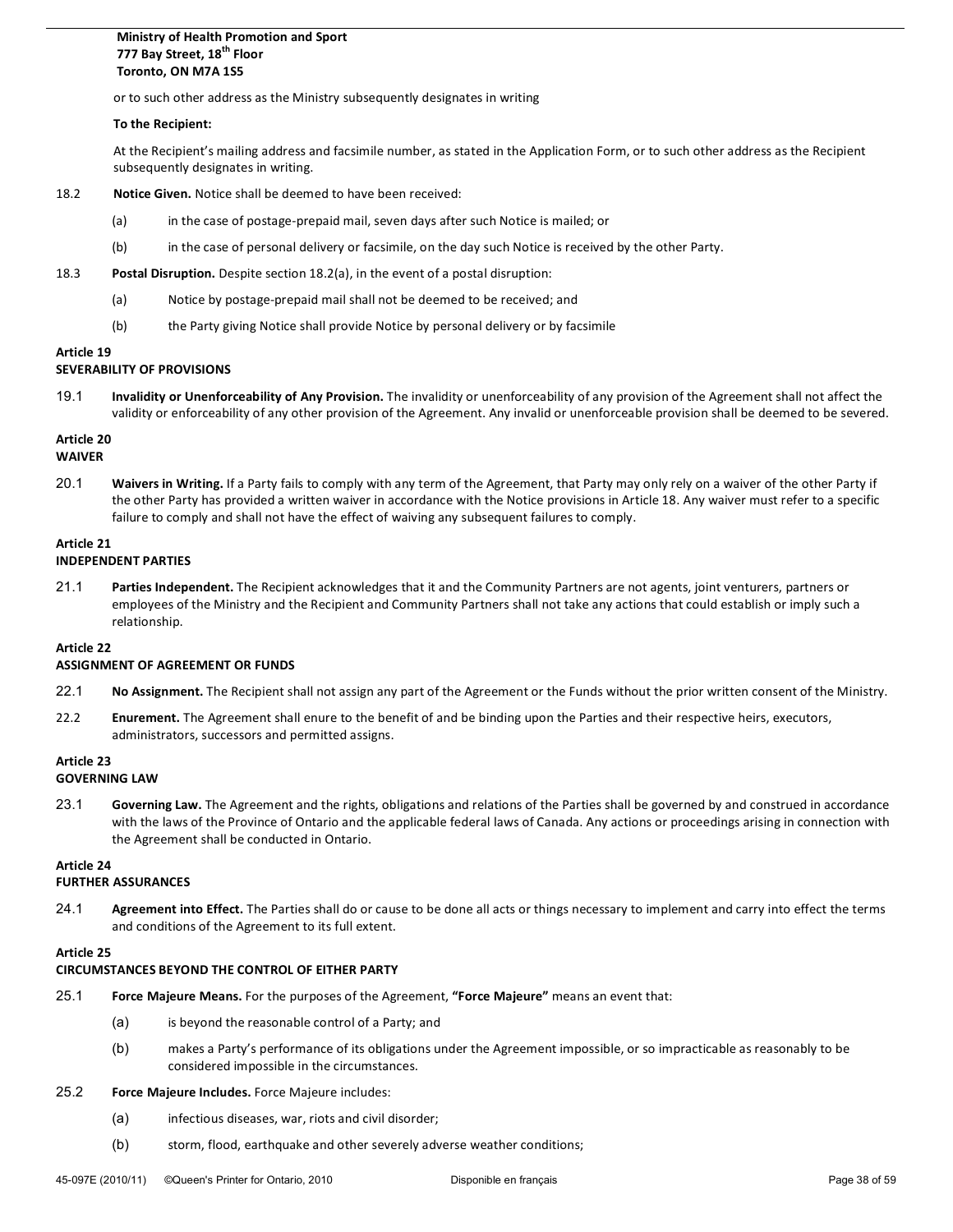- (c) confiscation and other similar action by government agencies;
- (d) lawful act by a public authority; and
- (e) strikes, lockouts and other labour actions,

if such events meet the test set out in section 25.1.

- 25.3 **Force Majeure Shall Not Include.** Force Majeure shall not include:
	- (a) any event that is caused by the negligence or intentional action of a Party or such Party's agents or employees or a Community Partner or its agents or employees;
	- (b) any event that a diligent Party could reasonably have been expected to:
		- (i) take into account at the time of the execution of the Agreement; and
		- $(ii)$  avoid or overcome in the carrying out of its obligations under the Agreement.
- 25.4 **Failure to Fulfil Obligations.** Subject to section 14.1(f), the failure of either Party to fulfil any of its obligations under the Agreement shall not be considered to be a breach of, or Event of Default under, the Agreement to the extent that such failure to fulfill the obligation arose from an event of Force Majeure, if the Party affected by such an event has taken all reasonable precautions, due care and reasonable alternative measures, all with the objective of carrying out the terms and conditions of the Agreement.

# Article 26

## **SURVIVAL(**

26.1 **Survival.** The provisions in Article 1, sections 4.6(b), (c) and (d), sections 4.8(b), 5.3, 5.4, 7.1 (to the extent that the Recipient has not provided the Reports or other reports), 7.2, 7.3, 7.4, 7.5, 7.6, 7.7,7.8 Articles 8 and 10, sections 12.2, 13.2, 13.3, 14.1, 14.2(c), (d), (e), (f) and (g), Articles 16, 17, 18, 19, 23, 26 and, 27, and all applicable Definitions, cross-referenced provisions and schedules shall continue in full force and effect for a period of seven years from the date of expiry or termination of the Agreement.

## Article 27

## **ENTIRE AGREEMENT AND CONFLICTS**

- 27.1 **Entire Agreement.** The Agreement constitutes the entire agreement between the Parties with respect to the subject matter contained in the Agreement and supersedes all prior oral or written representations and agreements.
- 27.2 **Conflict.** In the event of a conflict or inconsistency, the terms and conditions contained in the Approval Letter or in any Subsequent Correspondence prevail over these general terms and conditions.
- 27.3 Modification of Agreement. The Agreement may only be amended by a written agreement duly executed by the Parties.

## **Statement by Lead Applicant**

**On behalf of and with the authority of the applicant, I/we certify that:** 

- a. the information given in support of this application for a grant is true, correct and complete in every respect;
- **b.** the applicant has read, understood and agrees to abide by the terms and conditions governing the grant outlined above and in subsequent correspondence from the Ministry:
- c. the applicant is aware that the information contained herein can be used for the assessment of grant eligibility and for statistical reporting;
- d. the applicant has a risk management plan for the prevention of abuse to vulnerable people or that the applicant has taken the appropriate measures or steps (e.g., volunteer screening, police reference checks, etc.) to help ensure that the people it serves will not be at risk; and
- **e.** the applicant accepts sole responsibility for the expenditure of all grant funds.
- f. the applicant has consulted a Regional Advisor on this application prior to submission.
- g. the applicant has provided all project Community Partners with a copy of this application.

| I/We are authorized to bind the Applicant: |       |                   |
|--------------------------------------------|-------|-------------------|
| Name                                       | Title |                   |
|                                            |       |                   |
|                                            |       |                   |
| Signature                                  |       | Date (yyyy/mm/dd) |
|                                            |       |                   |
|                                            |       |                   |
|                                            |       |                   |